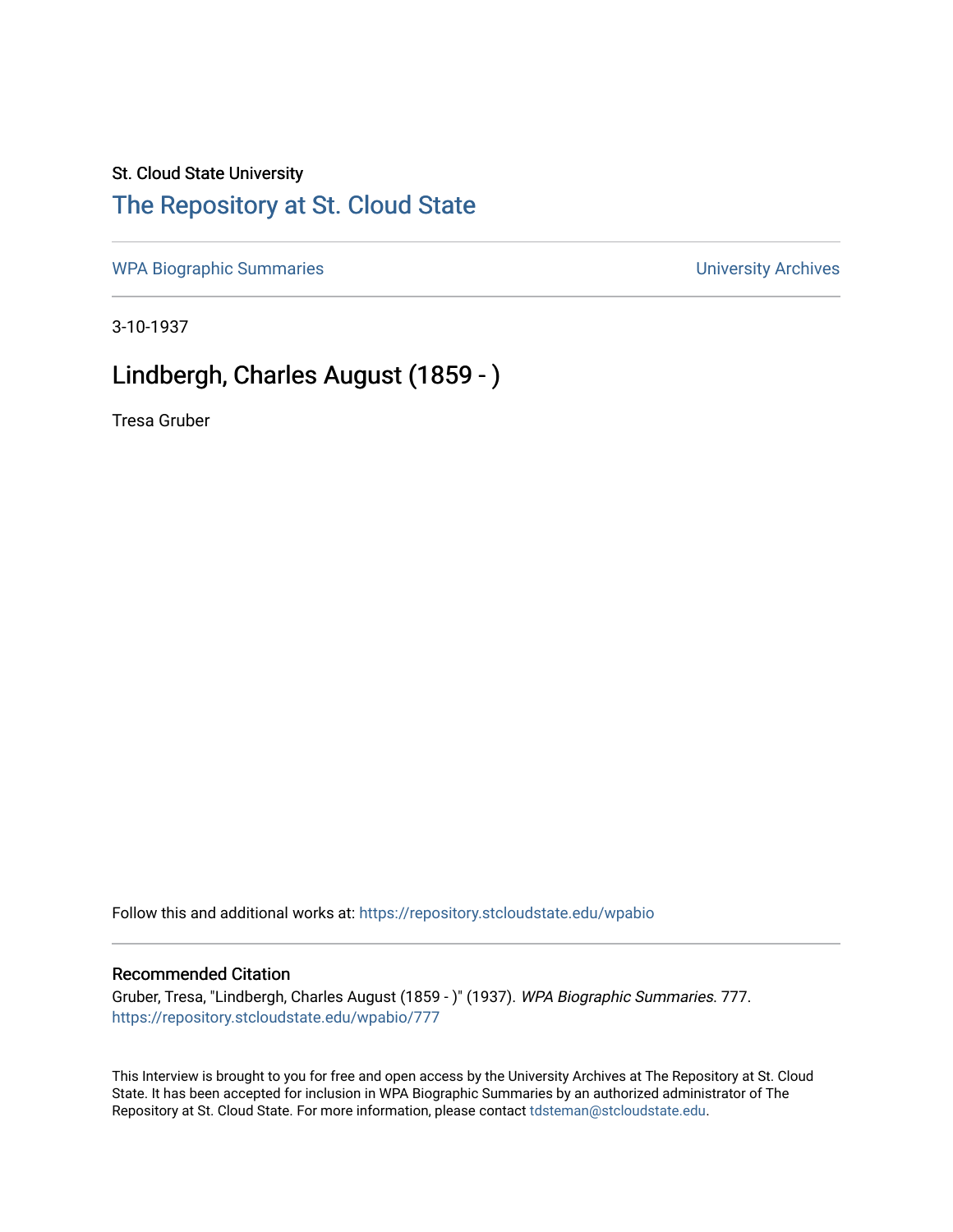### LINDBERGH, CHARLES, AUGUST File NO. B-806

 $\frac{1}{2}$ 

Charles August Lindbergh, congressman, born in Stockholm , Sweden, January 20, 1859; came to the United States with his parents when one year of age, lived at Melrose, Minnesota, 1860 to 1881; was graduated in law at the University of Michigan, 1883, practiced law after 1886, residing at Little Falls; representative in Oongress since **1907.** 

> Copied from: Minnesota Biographies Page 442 Date Copie d: March 10, 1937 Copied by: Tresa Gruber